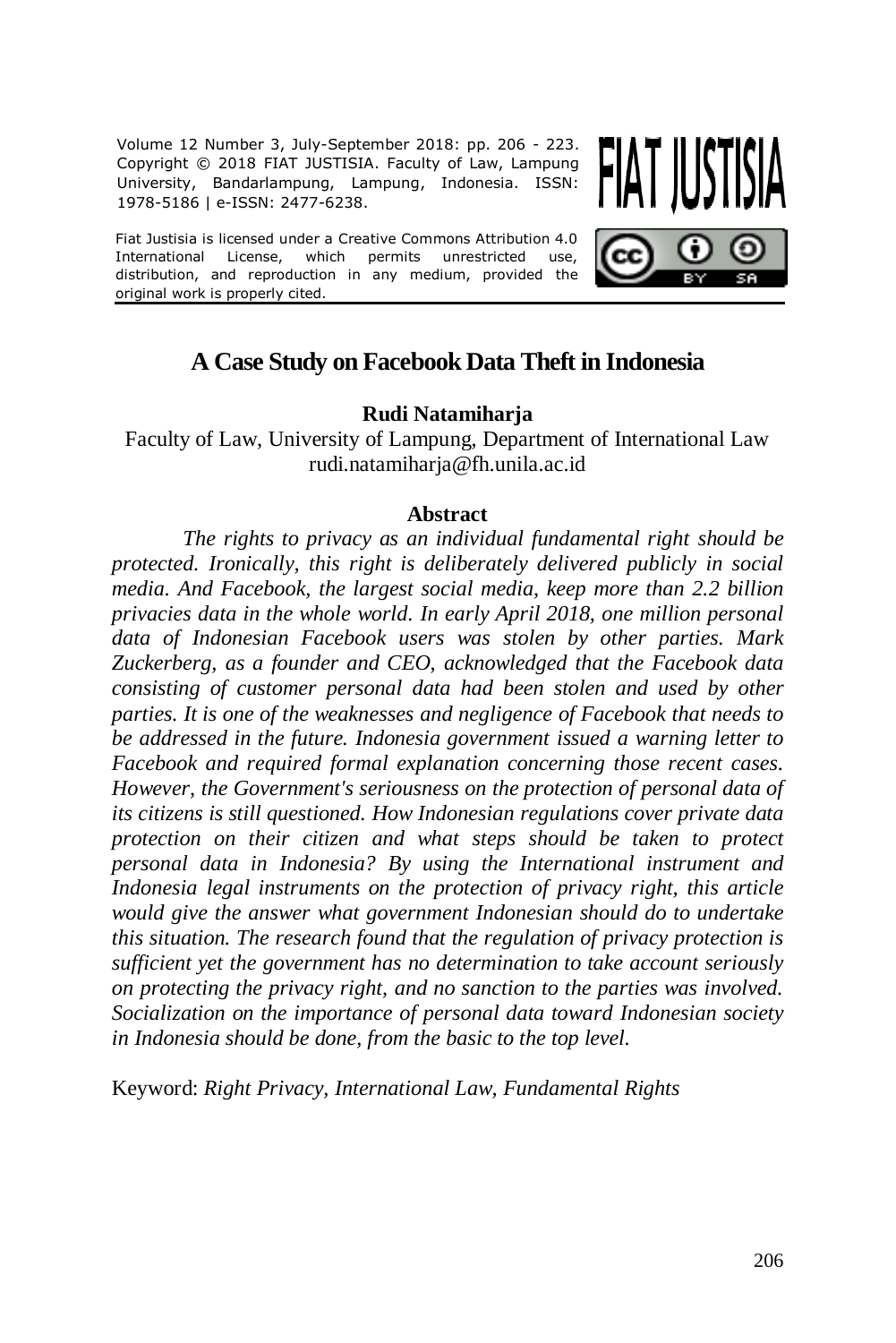*How to cite:* Rudi Natamiharja, "A Case Study on Facebook Data Theft in Indonesia", *Fiat Justisia*, 12 (3), (2018).

DOI: <https://doi.org/10.25041/fiatjustisia.v12no3.1312>

## **A. Introduction**

The use of information technology in Indonesia has increased positively from year after year. Progress has been mentioned since the entry of the internet theology to the homeland since in  $1988<sup>1</sup>$ . The harmony between the development of information technology with the media and telecommunications today has resulted in a growing variety of services and existing products. The convergence of these technologies is called telematics (telecommunications, media, and informatics). The use of the Internet in various fields in our lives not only makes things easier but also causes some problems, one of which is the legal problem. One of the legal issues which may occur are issues related to the protection of privacy rights. The right to privacy is the privacy rights possessed by a person of his or her privacy. This right becomes private because it involves information that cannot be owned or submitted to all party without the permission of the owner of that identity. Some experts express this basic understanding of the right to privacy.

Professor of public administration law from the University of Colombia, Alan Westin, defines the right to privacy as claims of individuals, groups, or institutions to determine for themselves when, how, and to what extent information about them is communicated to others. The extent of privacy coverage usually makes the number of privacy settings in a country, both in type and level.<sup>2</sup> The notion and scope of other privacy concepts often referred to be the formulations developed by William Posser, referring to at least four things: (a) Disturbance of a person's act of alienation or aloofness, or interference with his relationships (b) Disclosure of personal facts publicly embarrassing (c) The publicity that puts a person wrong in public opinion (d) Unauthorized control of a person's likeness for the benefit of others.<sup>3</sup>

In international legal instruments, freedom of privacy is recognized as inherent basic rights to every human being. This provision is contained in the

 $\overline{a}$ <sup>1</sup> Asih Antika, "Tahukah Kamu, Kapan Internet Pertama Kali Masuk Ke Indonesia", *Official website of* Dewan Teknologi Informasi dan Komunikasi Nasional (WANTIKNAS), October 03, 2016, http://www.wantiknas.go.id/2016/10/03/tahukahkamu-kapan-internet-pertama-kalimasuk-ke-indonesia/, (accessed May 17, 2018)

<sup>2</sup> AF Westin, *Privacy and Freedom*, New York: Atheneum, (1967), pp. 7-8.

<sup>&</sup>lt;sup>3</sup> William Prosser, as quoted in DeCew, Judith, "Privacy", The Stanford Encyclopedia of Philosophy (Fall 2012 Eds), Edward N Zalta (ed). Can be downloaded at http://plato.stanford.edu/archives/fall2012/entries/privacy/.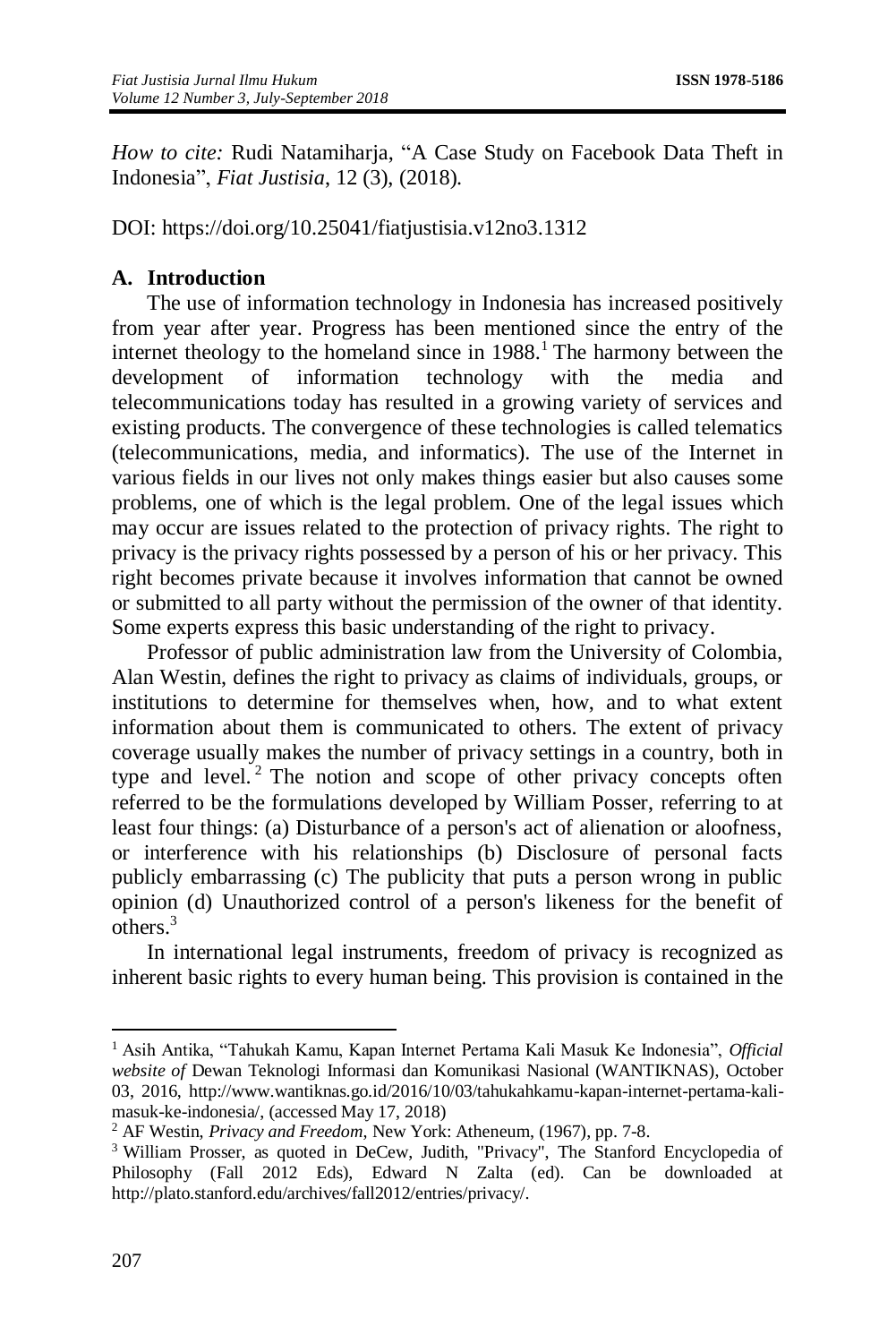Universal Declaration of Human Rights. The Declaration has provided the legal basis for its member states in respect of the state's obligation to protect and respect the right of the individual's private citizens. This provision is explicitly stated in Article 3 and Article 17 of the Universal Declaration of Human Rights. Article 3 set the right of the person as follows: "Everyone has the right to life, freedom, and liberty as an individual. "While Article 17 to protect the freedom in two paragraphs, namely: (1) Everyone has the right to own property alone or jointly with others; (2) No one shall be deprived of his property arbitrarily.

Both the terms of the Universal Declaration of Human Rights above provide for the broad protection of the right to privacy. But this is the embryo of the emergence of more specific protection classified into two classes of protection, first against civil rights and political rights, the second is the protection of economic, social and cultural rights or known as "ECOSOC" originating from International Covenant on Economic, Social and Culture Rights. Furthermore, the International Covenant on Civil and Political Rights (ICCPR), which was born on December 16, 1966, through Resolution 2200A and entered into force on 23 March 1976 provides more protection for the rights of the human person. Indonesia has ratified the ICCPR on 28 October 2005 through the Law of the Republic of Indonesia Number 12 the Year 2005 on the Ratification of the International Covenant on Civil and Political Rights.

The State of Indonesia state based on the rule of law and it's obliged to embody this international provision in a positive, applicable and positive contribution to its citizens. The importance of this rule must be felt in everyday life. So that the people of Indonesia do not feel anxious personal data will be used or known to other parties that he does not desire. One example of cases of personal data protection in Indonesia is about the theft of users of social media data Facebook. Facebook reveals the number of users whose data is utilized by Cambridge Analytica to reach 87 million users of Facebook, about 1 million of whom belong to users of Facebook in Indonesia. Indonesia is the third biggest country after the United States and the Philippines whose data are used. 4

This data theft incident stems from the cooperation of Facebook and the application "thisisyourdigitallife." According to data compiled by Facebook Indonesia, 748 people have installed the application "thisisyourdigitallife" from November 2013 until December 2015. There are additional more than 1 million users who are affected by the friends of the user application. Then there are a total of 1,095,918 users whose data are stolen or 1,26 % of the

<sup>4</sup> Oik Yusuf, "Data 1 Juta Pengguna Facebook Indonesia Dicuri", *Kompas*, April 05, 2018, https://tekno.kompas.com/read/2018/04/05/10133697/data-1-juta-user-facebook-indonesiadicuri, (accessed June 12, 2018).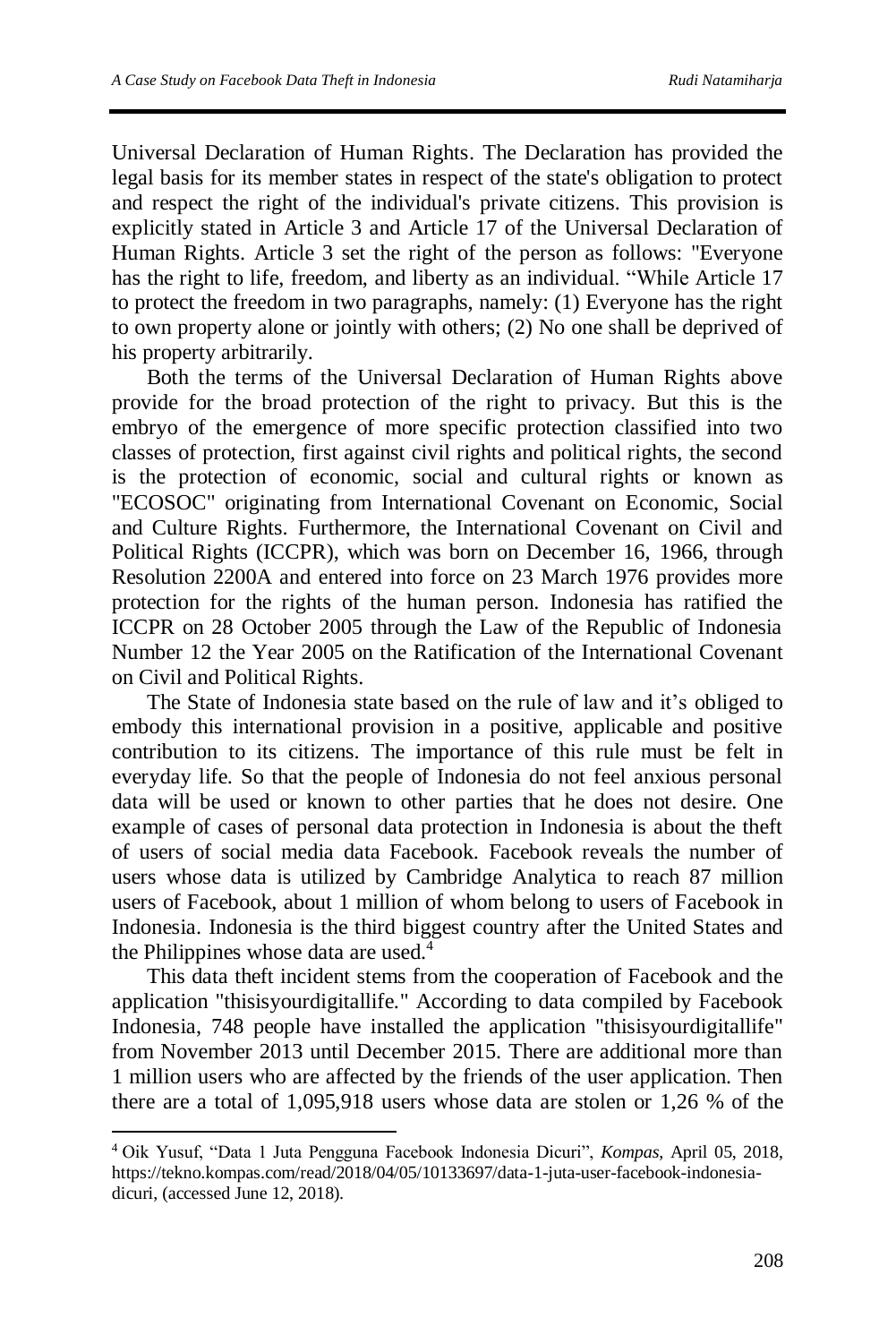total affected users globally. The meeting between the Commission 1 of the House of Representatives and Facebook been held. House of Representatives worried about Facebook data will affect the Indonesian political year of elections and elections simultaneously 2019 because Cambridge Analytica reportedly ever used a Facebook user information related to US presidential elections in 2017 and where the underdog Trump has managed to win his fight with Hillary Clinton. The disappointment of the House against Facebook is the absence of law enforcement from Facebook to third parties (Cambridge Analytica).<sup>5</sup> The government's irresponsiveness in taking action has sparked the question of whether the provision in Indonesia is sufficient to cover its citizens or whether it is the House of Representatives' reluctance to resolve the issue.

After the amendment of the The 1945 Constitution of the Republic of Indonesia *(Undang-Undang Republik Indonesia 1945)*, Law Number 11 on 2008 of Information and Electronic Transactions or abbreviated as the ITE Law was established. Then some articles of the law have improved in 2016 which became known as the Law Number 19 Year 2016 on the Amendment of Law Number 11 on 2008 of ITE. The establishment of the ITE Law is a mandate of the 1945 Constitution of the Republic of Indonesia, including articles relating to personal data, rights to privacy. In the elucidation of Article 26 paragraph 1 of Law Number 19 Year 2016 it is stated that the definition of personal rights is, the right to enjoy private and free life, the right to be able to communicate with others without spying action, the right to monitor access to information about personal life and data someone. In Article 17 paragraph 3 of Regulation of the Minister of Communication and Informatics Number 12 of 2016, it is clearly stated that the Telecommunication Service Provider must keep the data and the identity of the customer confidential.

The rules of personal data protection are outlined in the Ministerial Regulation No. 20 of 2016 on Personal Data Protection (PDP) set on November 7, 2016, enacted and effective from 1 December 2016. In the rule, it is stated that Personal Data is certain personal data stored, cared for, and safeguarded by the truth and protected by its secrecy. In this rule, an electronic system that can be used in the process of protecting personal data is an electronic system that has been certified and has internal rules on the protection of personal data which must pay attention to aspects of the application of technology, human resources, methods, and costs. The owner of the personal data, is entitled to the confidentiality of his data; have the right to lodge a complaint in order to settle a private data clause; entitled to

 $\overline{\phantom{a}}$ 

<sup>5</sup> A sample case can be found at https://tekno.tempo.co/read/1080112/dpr-bert -facebookbesok-bahas-skandal-data.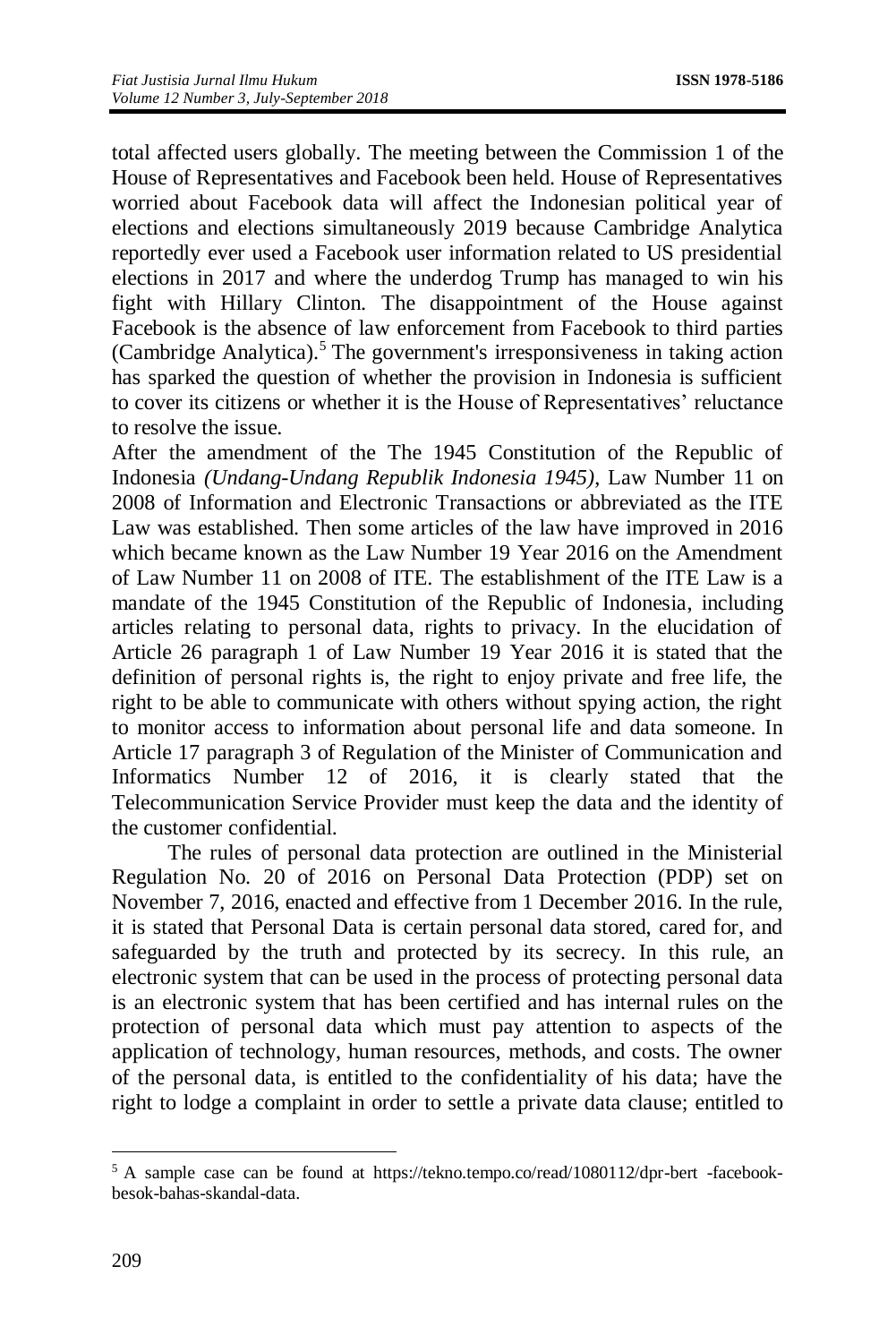access to obtain historical personal data; and has the right to request the destruction of certain personal data belonging to him in the electronic system. Through the existing personal data rules in Indonesia, it can be concluded that the protection of personal data in Indonesia is insufficient because it has no comprehensive laws or rules regarding the protection of personal data protecting its citizens from data misuse. It is, therefore, necessary to create a Personal Data Protection Law that has clarity of rules on the recovery of victims. Citizens also need to be educated about digital privacy to understand the potential risks that exist and the right to protect privacy and personal data.

## **B. Problems and Methods**

Based on the background described above, the first issue to be described in this paper is the extent to which regulations in Indonesia have covered the protection of personal data. The second issue, what the Government of Indonesia should take policies and steps in providing privacy data protection?

## **C. Discussion**

## **1. Case Position Destruction Facebook Data**

## **a. Data breaker Facebook in Indonesia**

## **1) Position Case**

 $\overline{a}$ 

In 2013, Cambridge University researchers named Aleksandr Kogan created a personality quiz app, "thisisyourdigitallife." Mark Zuckerberg revealed that the Kogan app is in use by around 300,000 people all of whom are willing to share their data as well as some data from their friends. Then Facebook changed the platform policy to limit the data accessible to the app a year later. Such changes make developers like Kogan unable to request friend data from users unless their friends also access the app.

In 2015, Facebook got information from the media that Kogan has shared its data on Cambridge Analytica. Kogan has violated Facebook's policies for illegally obtaining data so that the platform removes the Kogan app. Cambridge Analytica does not delete all data as they promised before. Facebook took action to block Cambridge Analytica from its services. Cambridge Analytica argues that they have deleted all the data. They even agreed to be audited forensically by the Facebook-appointed company, Stroz Friedberg, to confirm the incident.<sup>6</sup> The misuse of data by Kogan is widely cited as the largest data theft in history. Facebook reveals the number of users whose data is utilized by Cambridge Analytica to reach 87 million

<sup>6</sup> Kustin Ayuwuragil, "Kronologi Pembobolan Facebook oleh Cambridge Analytica", *CNN Indonesia*, March 03, 2018, https://www.cnnindonesia.com/teknologi/20180322194919-185- 285163/kronologi-pembobol-facebook-oleh-cambridge-analytica, (accessed June 10, 2018)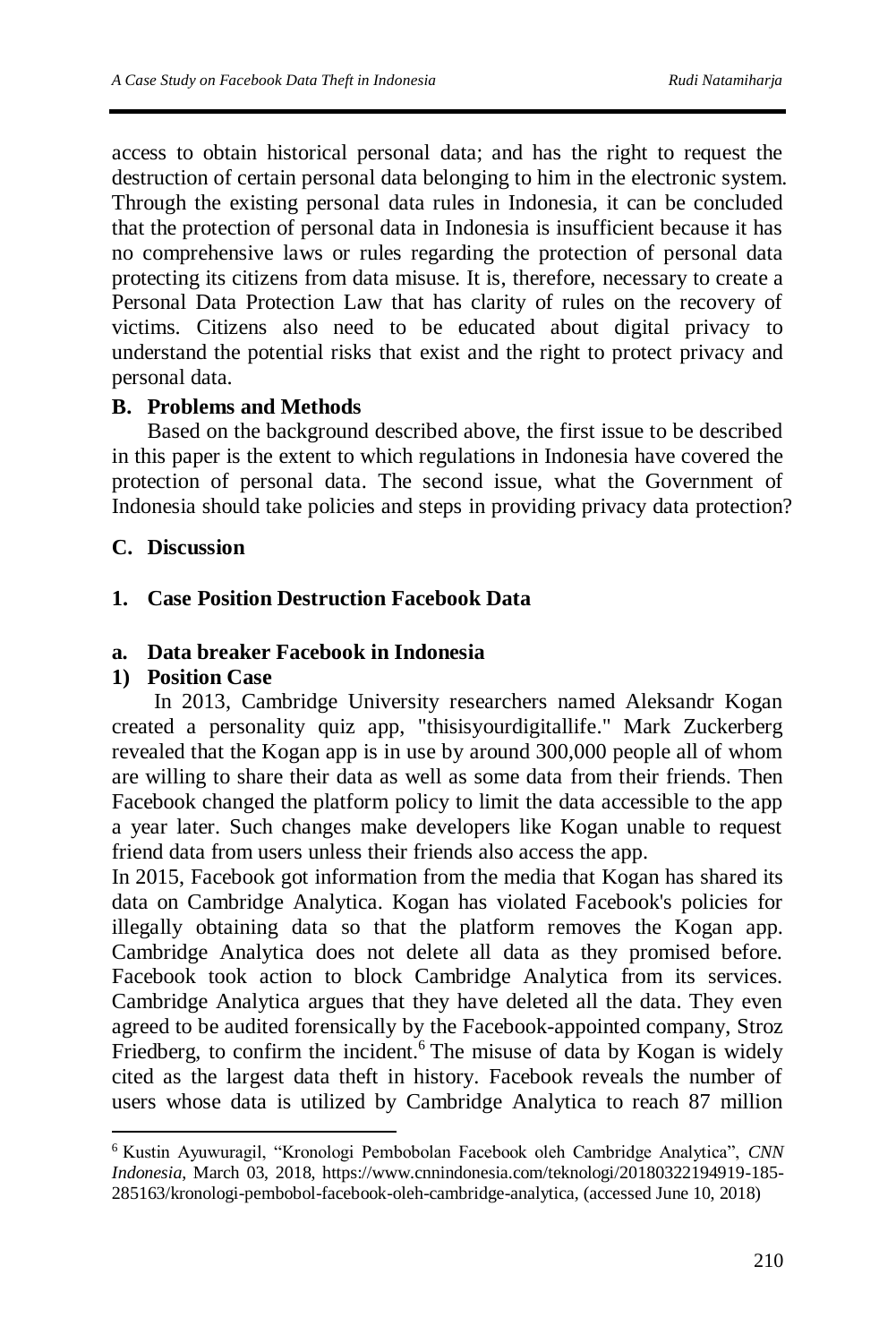Facebook users, about 1 million of whom are owned by Facebook users in Indonesia. Indonesia is the third largest country after the United States and the Philippines whose data is utilized without seizing Facebook users.

## **2) Expert Opinion Regarding This Case**

Cybersecurity expert, Pradama Persadha expertise from Indonesian Security Research Institute of Cyber and Communications assesses that Indonesia is difficult to act firmly against Facebook in case of data leakage involving data of more than one million users of social media applications owned by Indonesian citizens. This is because Indonesia does not have high bargaining power. Facebook Indonesia is currently still searching for data related to the leak and promised to conduct an internal audit as soon as the data is obtained even without detailing when the investigation was completed. This promise has previously been conveyed by representatives of Facebook Indonesia in a Public Hearing Meeting (RDPU) with the Commission 1 House of Representatives, in April. Commission 1 of the House gives a one-month deadline for Facebook to submit its internal audit results.<sup>7</sup> The results will be used to measure potential hazards that could result from data leak incidents.

Meanwhile, he said that the call to Facebook manager in Indonesia would not have a significant impact on the settlement and follow up of the case. Because currently, Indonesia does not have "bargaining power" to force Facebook to follow government rules. On the contrary, according to Pratama, this case should be momentum for Indonesia to start its independence in the field of social media application services, while exemplifying China that prohibits Google to operate in the country and has its microblogging site called Weibo. But he admitted it is still far to materialize considering Indonesia has no resources either Human Resources (HR) and infrastructure. For now, the least that the government can do is to urge the FB to minimize the impact of data leakage for example if it is used for political purposes such as in the United States.<sup>8</sup>

## **3) NGO Comments on the Hack Top of Privacy**

<sup>7</sup> Fatimah Kartini Bohang, "DPR Beri Waktu Facebook 1 Bulan", *Kompas*, April 17, 2018, https://tekno.kompas.com/read/2018/04/17/16240047/dpr-beri-waktu-facebook-1-month, (accessed June 10, 2018).

<sup>8</sup> Quoted from http://www.australiaplus.com/indonesian/berita/fb-indonesia-dibareskrim/9674954, (accessed May 26, 2018).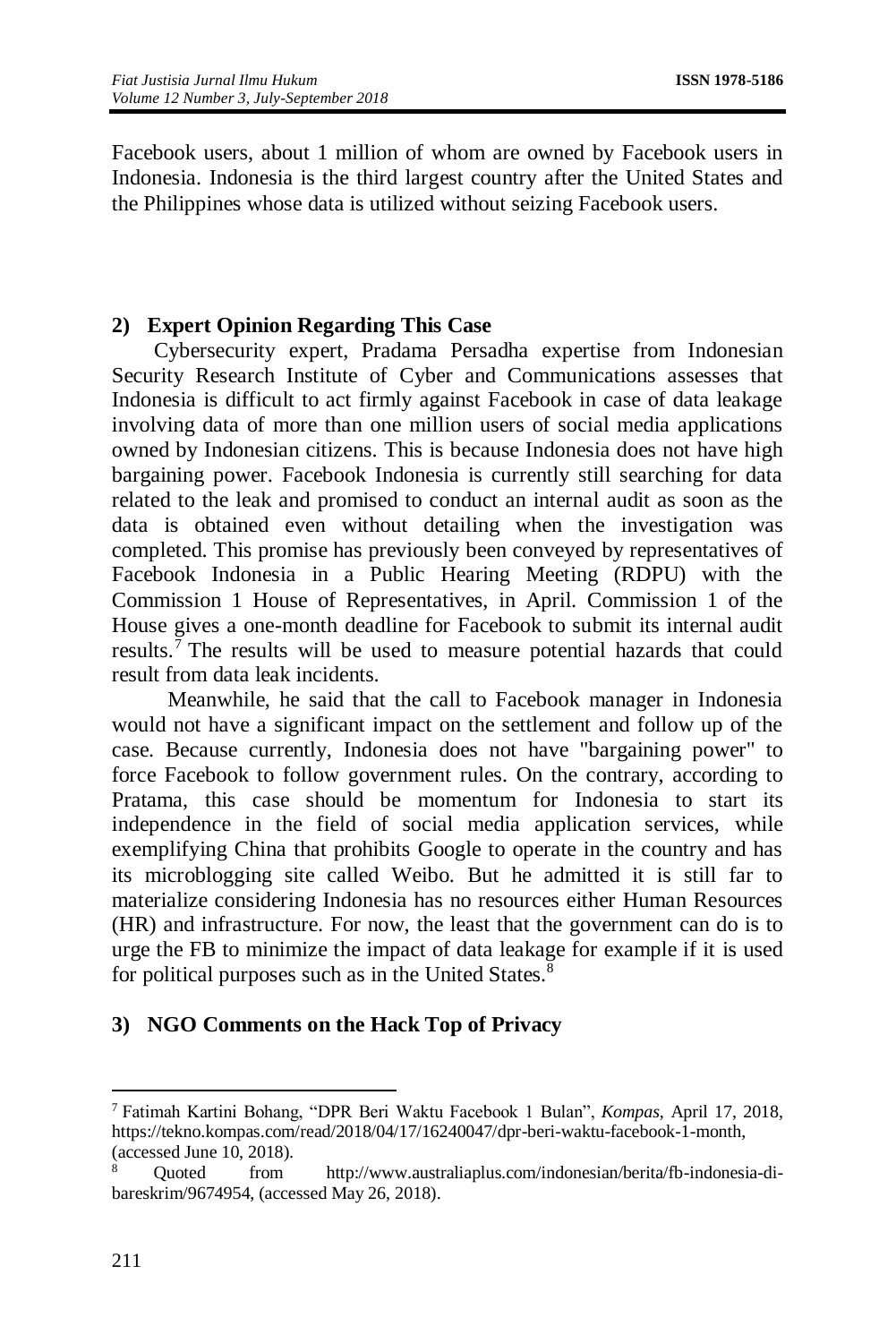Sinta Dewi, Chairman of Cyber Law Center in Faculty of Law Padjadjaran University, stated that the interests of personal data protection regulations are increasing. This will be related to information technology business on security and data protection. It also becomes one of the necessities in ensuring the sustainability of the digital economy in the future. <sup>9</sup> Deputy Director of Research Elsam Wahyudi Djafar, strengthen Sinta Dewi's opinion citing the resolution of the board of Human Rights in 2012 and 2013 adopted by the UN General Assembly which refers to Article 19 of the Covenant on Civil Rights and Political, states that: "the protection of all people when they are offline it will also apply when they are online "and" privacy protection on someone when they are offline it is also attached if they are online ". Under both resolutions, the UN encourages member states to revise its privacy-related national laws. Facebook's case according to Wahyudi Djafar, is an analytic data engineering that is not in line with the protection of the privacy of its citizens. If it persists, this practice will be perpetuated by affecting the preferences of the social choice of the social user with the consequences of excluding the rights of individual citizens. Hearing the explanation of experts from the civil society Vice Chairman of Commission I of the House of Representatives, Satya Widya Yudha acknowledges the urgency of this PDP Act. Even He also urged the Parliament to make laws for the PDP as a law a priority in the 2018-2019 national legislation. According to him, at this hearing, there was not a single fraction against the establishment of the PDP Law, so there is no reason for the House to postpone it. $^{10}$ 

The Institute for Policy Research and Advocacy (Elsam) believes that closing Facebook access in Indonesia due to the misuse of user data by third parties is not the right solution. Deputy Director of Research Elsam Wahyudi Djafar encourages the implementation of audits with the government and Facebook to find out where the violations, what data is leaked, and what data is transferred. The issue of blocking or closing is according to him, usually depart from content issues, but for Facebook started from the issue of personal data of Facebook users. So do not have the right reasons if there is a Facebook shut down. When Facebook is closed, he fears it will limit the right of public information that has been able to communicate through Facebook and retrieve information from social media. In addition to a joint audit, it proposes a recovery mechanism against Facebook users who violated their privacy, then the obligations that must be charged to Facebook, such as updating terms of service or privacy policy to comply with privacy provisions. This is done so that the practices of alienation or misuse of data

<sup>9</sup> Quoted from http://elsam.or.id/2018/05/elsam-menghadiri-rapat-dengar-pendapat-umumdari-panja-pengamanan-data-ponsel-komisi-i-dpr-ri/, (accessed 10 June 2018).

<sup>10</sup> *Ibid.*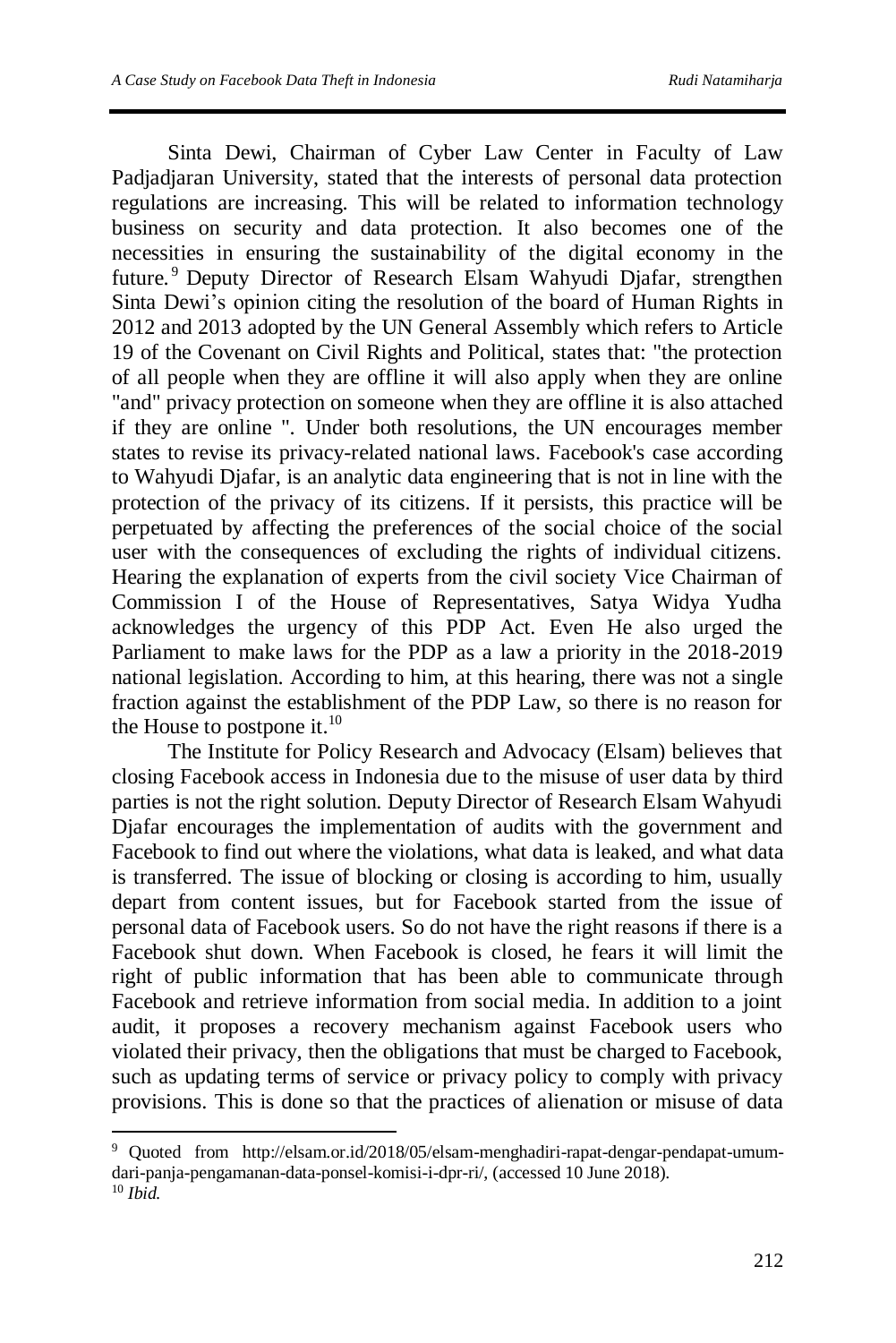do not happen again. Also, in the future, Facebook needs to be encouraged to educate its service users, not only do recording of data or content uploaded on Facebook for large-scale data collection.<sup>11</sup>

In response to this Facebook case, Elsam sees the importance of placing human rights as the direction of its development. Human rights must be formulated in the form of a legal instrument as a guarantee of public protection. Normative forms are important for placing state responsibility and affirming the role of corporations in protecting people's privacy rights. This assurance of protection will ensure that technology and machinery work including artificial intelligence, for the benefit of data collection, will be in line with the principles of privacy protection.

It can be concluded that the government has done various actions to solve the case of personal data protection data theft Protection of this Facebook, but the action is not sufficient because until now there has been no settlement from the Government and Facebook. The law in Indonesia implicitly provides for the guarantee of the right to privacy. Unfortunately, the legal regulation has not been properly outlined in the level of legislation. Countries with low data protection laws such as Indonesia may be subjected to irresponsible companies for theft of personal data for their benefit.

#### **4) The Government Undertook Measures**

Minister of Communications and Informatics, Rudiantara, said his side keeps escorting the effort to hold Facebook accountable. Because of the possibility of account data in Indonesia abused that is to affect the results of elections next year (2019). The government has sent a letter to Facebook related to the theft of Facebook data in Indonesia to request confirmation and explanation of the case. The government can also press Facebook to immediately close access to applications that allow the theft of personal data users. The company should not submit to the account owner to actively disable the leak-prone application. Facebook needs to be responsible for the privacy of its users. The Ministry of Communication and Informatics does not stand alone but also cooperates with the police. The Ministry of Communication and Informatics only takes care of administrative sanctions, while for criminal sanctions the process is carried out by the police. Relate leaked data social media platform Facebook, Rudiantara rate the process is not easy because Facebook is pursued quibble pending audit results from the authority in the UK, namely Information Commissioner Office (ICO).<sup>12</sup>

<sup>&</sup>lt;sup>11</sup> Antara, "Data Bocor, Elsam: Menutup Facebook Bukan Solusi" Tempo, April 11, 2018, https://bisnis.tempo.co/read/1078332/data-bocor-elsam-closing-facebook-not-solution, (accessed May 26, 2018).

<sup>&</sup>lt;sup>12</sup> Quoted from https://www.kominfo.go.id/content/detail/13163/rudiantara-bakal-insiasiregulasi-soal-konten-medsos/0/sorotan\_media, (accessed May 26, 2018).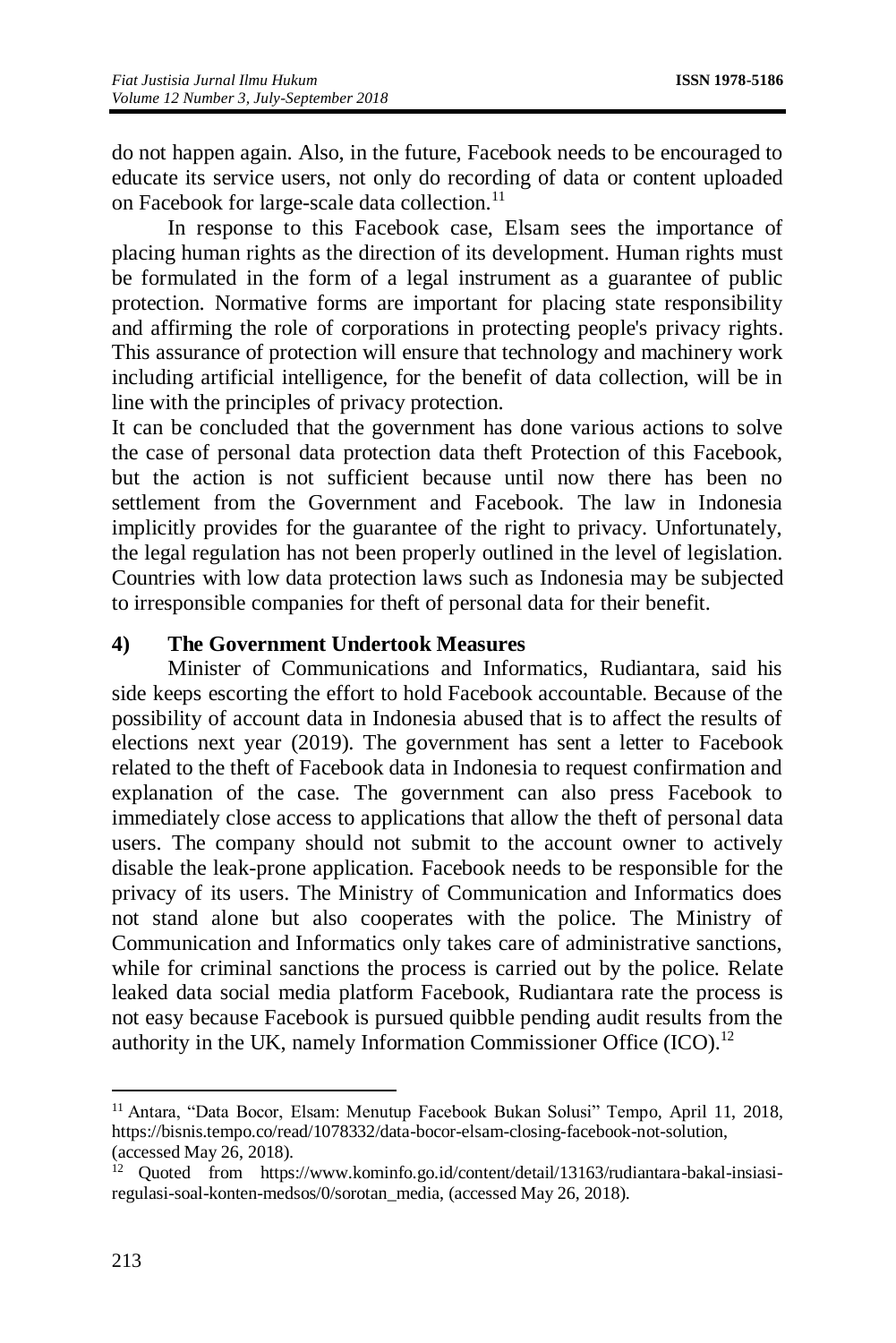#### **b. Another Case Concerning the Violation of the Right to Privacy**

#### **1) Facebook Case in Singapore**

More than 65,000 Facebook users in Singapore experience the theft of Facebook data.<sup>13</sup> The Personal Data Protection Commission (PDPC) says that they are in close contact with Facebook and are looking into this issue. PDPC is concerned that the people of Singapore will be affected by the theft of this Facebook data. SCL Group, the holding company of Cambridge Analytica, has opened an office in Singapore. So far Singapore connection has been developed, but New Lens News have evidence of the relationship between the protagonists of scandals involving Cambridge Analytica and Singapore, including academics Singapore who has worked with the Ministry of Defense, Office of the Prime Minister of Singapore, and the Interior Ministry, which oversees the police Singapore, the security and intelligence services. The leading trio of Singapore academics has access to Facebook data collected in the same way as the app developed by Dr. Aleksandr Kogan, a professor of psychology at Cambridge University who collected data that was later utilized by Cambridge Analytica and may be familiar with the methodology used to utilize the data for political gain. Also, Nigel Oakes ' first company, Behavioral Dynamics Institute (BDI), also has links with the Ministry of Defense, while SCL Group and BDI seem to have maintained its presence in Singapore. News Lens news agency also has asked the Ministry of Defense, Ministry of Home Affairs, and the Prime Minister's Office to ensure that the Singapore government never has access to data from the Facebook application " myPersonality ", or engages in utilizing the data collected for academic research purposes, obtained illegally from Facebook by Cambridge Analytica on 65,000 Singaporeans, to develop an Audience Target analysis targeting Singaporean society. Facebook users in Singapore say that although they do not take drastic steps to boycott Facebook, they are now more aware of what they will share.<sup>14</sup>

#### **2) Yahoo Case Data Theft in 2017**

 $\overline{a}$ 

According to Verizon Communications, which Yahoo acquired in 2017, as many as 3 billion in Yahoo users' email accounts hacked from 2013 to 2014 and that means that all email accounts hacked. This case was recorded as the largest hacking case in history. Marissa Mayer, Yahoo's former CEO

<sup>&</sup>lt;sup>13</sup> Quoted from https://international.thenewslens.com/article/93805, (accessed May 26, 2018). <sup>14</sup> Neo Chai Chin and friends, "65,000 Singapore users may be hit in Cambridge Analytica scandal; privacy watchdog 'concerned'", *Today Online*, April 05, 2018, https://www.todayonline.com/singapore/more-65000-singapore-facebook-users-may-havebeen-affected-cambridge-analytica-data-breach, (accessed May 26, 2018).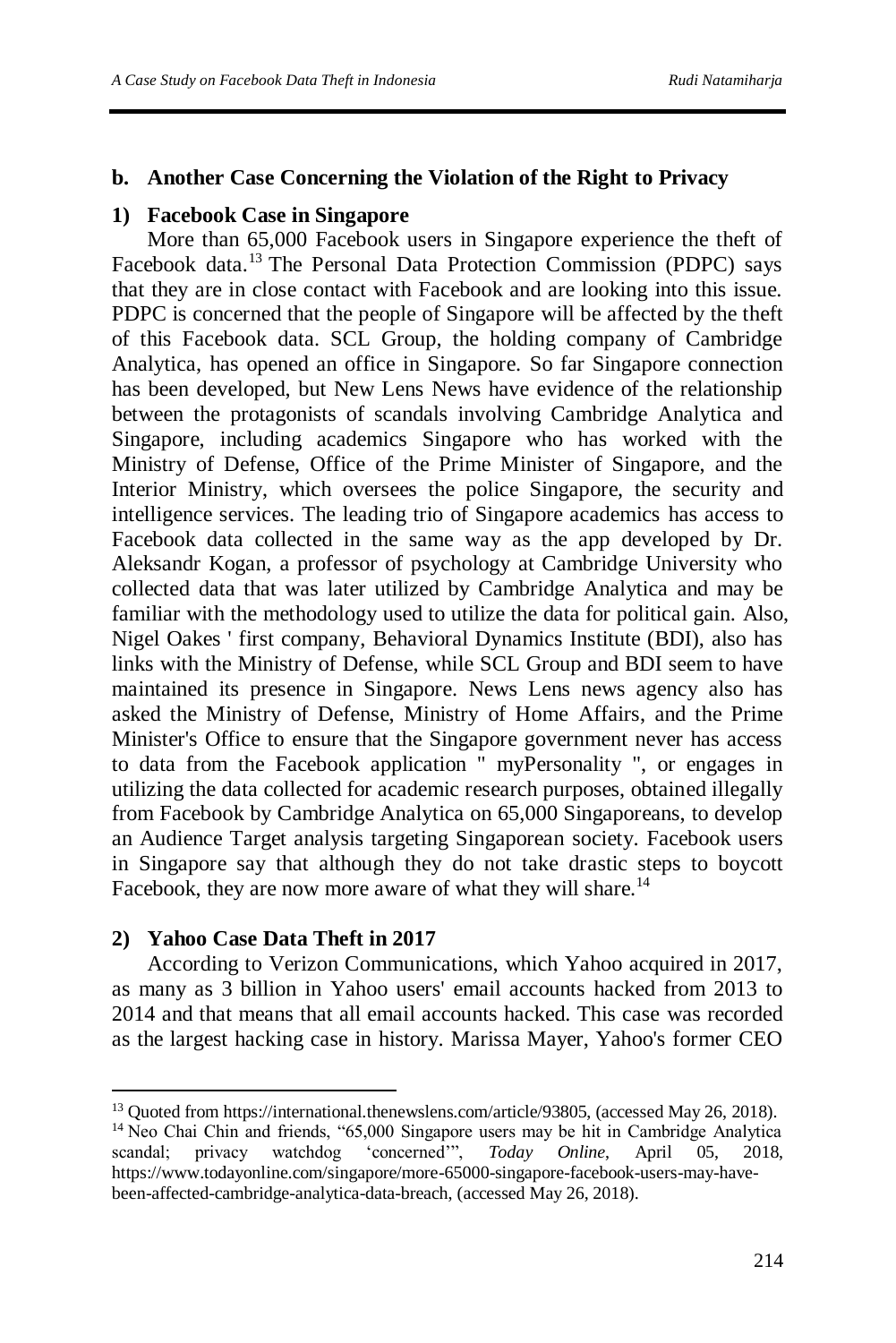said until now Yahoo has not known how the system can be hacked. However, a group of hackers based in Eastern Europe are reportedly secretly selling Yahoo information, based on information compiled by InfoArmor, a cybersecurity firm that monitors the 'dark side' of the internet. Since then, there have been at least three buyers, two of whom are known as 'spammers' and the other is allegedly interested in using Yahoo's data for espionage activities, which pay \$ 300 thousand for a set of Yahoo databases, as revealed by InfoArmor. Yahoo said, data theft occurred in 2013, and 2014 have no relevance.<sup>15</sup> The US Department of Justice said a man named Karim Baratov was found guilty in court Tuesday 28 November 2017 for hacking Yahoo email accounts and selling email passwords to a Russian agent. Not only Baratov, in its statement, but the US Department of Justice also announced three others detained men, including two Russian agents (FSB) for hacking into 500 million Yahoo accounts.<sup>16</sup> The prosecutor's office said the two FSB agents named Dmitry Dokuchaev and Igor Sushchin directly paid the hacker group and employed Alexsey Belan, one of the most wanted FBI cybercriminals, to Yahoo's boss. When both FSB agents know that their target has a non-Yahoo email account, they also hire the services of Baratoy's hacking. He is known to get paid for the action to break into 80 email accounts. Some of the accounts being targeted belong to Russian officials, CEOs of metal companies, to leading bankers. At least, out of 80 accounts targeted by Baratov are owned by Google. The US Department of Justice also said Baratov admitted he unlawfully broke into 11 thousand email accounts both at the request of both FSB agents and other consumers. Hacking is done from 2010 to March 2017, before being detained by the Canadian government. According to Baratov, he advertises his services on the Russian-language website. He also gains access to his victims' accounts with fake correspondence designed to look as if sent from the relevant email host. Baratov pleaded guilty to charges of conspiracy in violation of the Computer Fraud and Abuse Act and eight allegations of identity theft.<sup>17</sup>

From the information of various data theft cases in various countries it can be concluded that: first, data theft is a big crime that can be done anywhere and by anyone against one's data. Voluntarily a consumer provides his data to a company. The Company is obliged to retain and not be able to distribute or provide to any other party except by the consent of the

<sup>15</sup> Muhamad Imron Rosyadi, "Misteri Hacker Pembobol 3 Miliar Akun Yahoo", *Detik*, October 04, 2017, https://inet.detik.com/security/d-3669890/misteri-hacker-pembobol-3 miliar-akun-yahoo, (accessed June 10, 2018).

<sup>16</sup> From https://www.justice.gov/opa/press-release/file/948201/download

<sup>&</sup>lt;sup>17</sup> Agustin Setyo Wardani, "Begini Pengakuan Hacker Pembobol Jutaan Akun Yahoo", *Liputan6*, November 29, 2017, https://www.liputan6.com/tekno/read/3179946/beginipengakuan-hacker-pembobol-jutaan-akun-yahoo, (accessed June 15, 2018).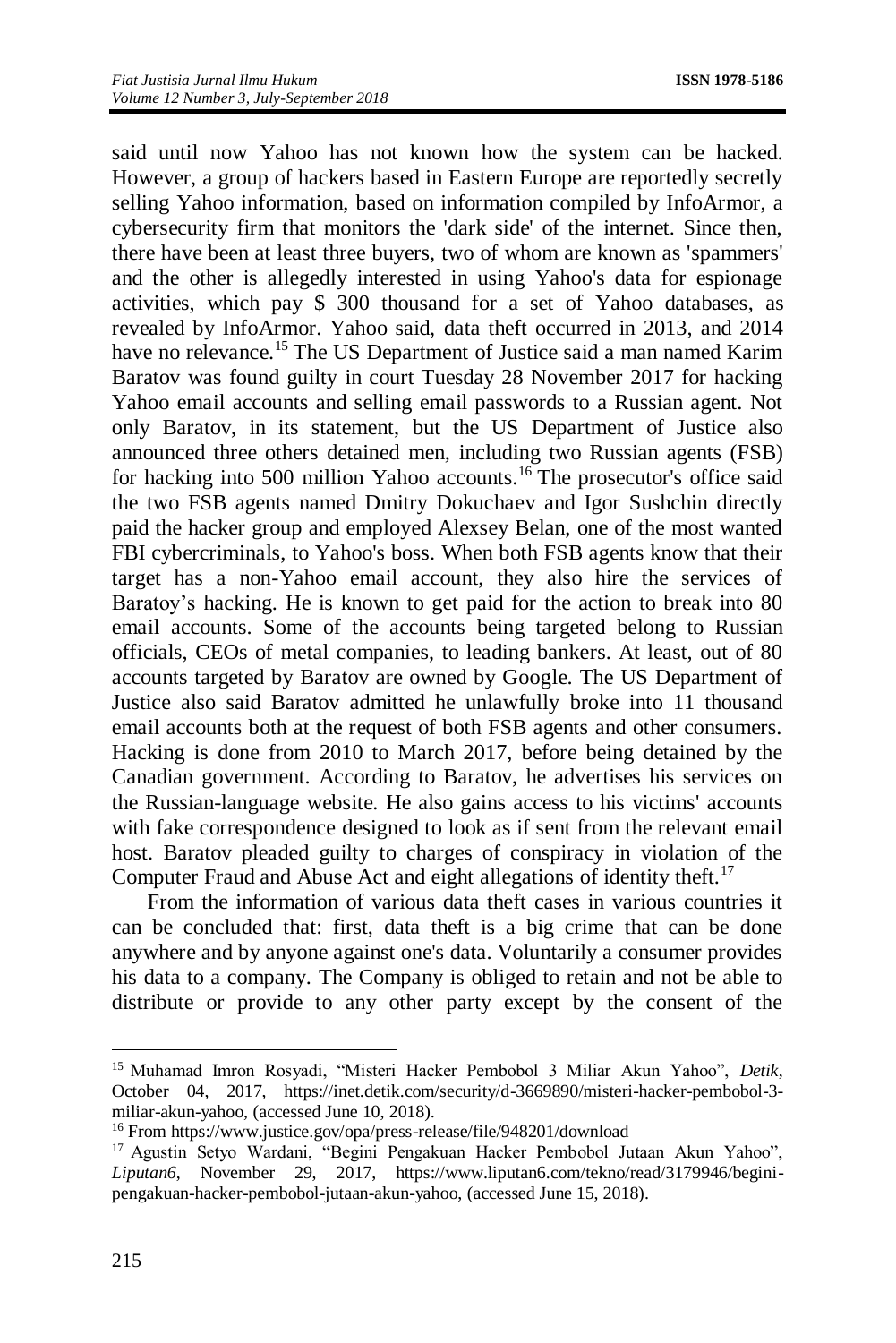consumer owning such personal data. Secondly, in the presence of various cases of personal data theft that have occurred in various countries, Indonesia should have anticipated that this does not happen by making clear legal protection to get out of the problem quickly. It is not done by Indonesia.

## **2. The actuality of Privacy Data Protection in International Law and National Law in Indonesia**

The history of the development of the protection of privacy laws in Indonesia cannot be separated from the development of international legal instrument itself. National law in Indonesia is influenced by international law and based on international law by not neglecting local values such as Pancasila and the 1945 Constitution of the Republic of Indonesia. The following will be conveyed on the international developments and actions that have been done by Indonesia to implement the international rules.

## **a. Evolution of the Protection of Privacy Rights in International Law Instruments**

The protection of privacy is a fundamental right protected by the laws and by international conventions. The protection of privacy rights recognized by international law start after the World War II, precisely following the establishment of the United Nations (UN) which replaced the Society of Nations. Alan F Westin was a professor of Public Law and Government Emeritus, divides the development of privacy following phases:<sup>18</sup>

- 1) After World War II (1945-1960) or called The First Privacy Baseline. In the age of information technology has not developed and people trust the government and business sector to collect personal information they do not object when their information is accessed and stored. The information collected is information standards and usually for the benefit of population censuses.
- 2) From 1961-1979, it was called The First Era of Contemporary Privacy Development. This period begins with data search technology (data surveillance) used by government and industry sector. Around 1960, began to find third-generation computer technology used by the government to start storing data primarily by the bank. The personal information of the population is being accessed and stored by the government. At this time, the public began to worry about privacy.
- 3) From 1980-1989 called The Second Era of Privacy. At this time, began to find VDT technology (video display terminals) and PC (personal computer), making it an easier way of collecting data at a cheaper cost.

 $\overline{\phantom{a}}$ <sup>18</sup> This division is only in the period after World War II and specifically for developed countries such as Europe and the United States.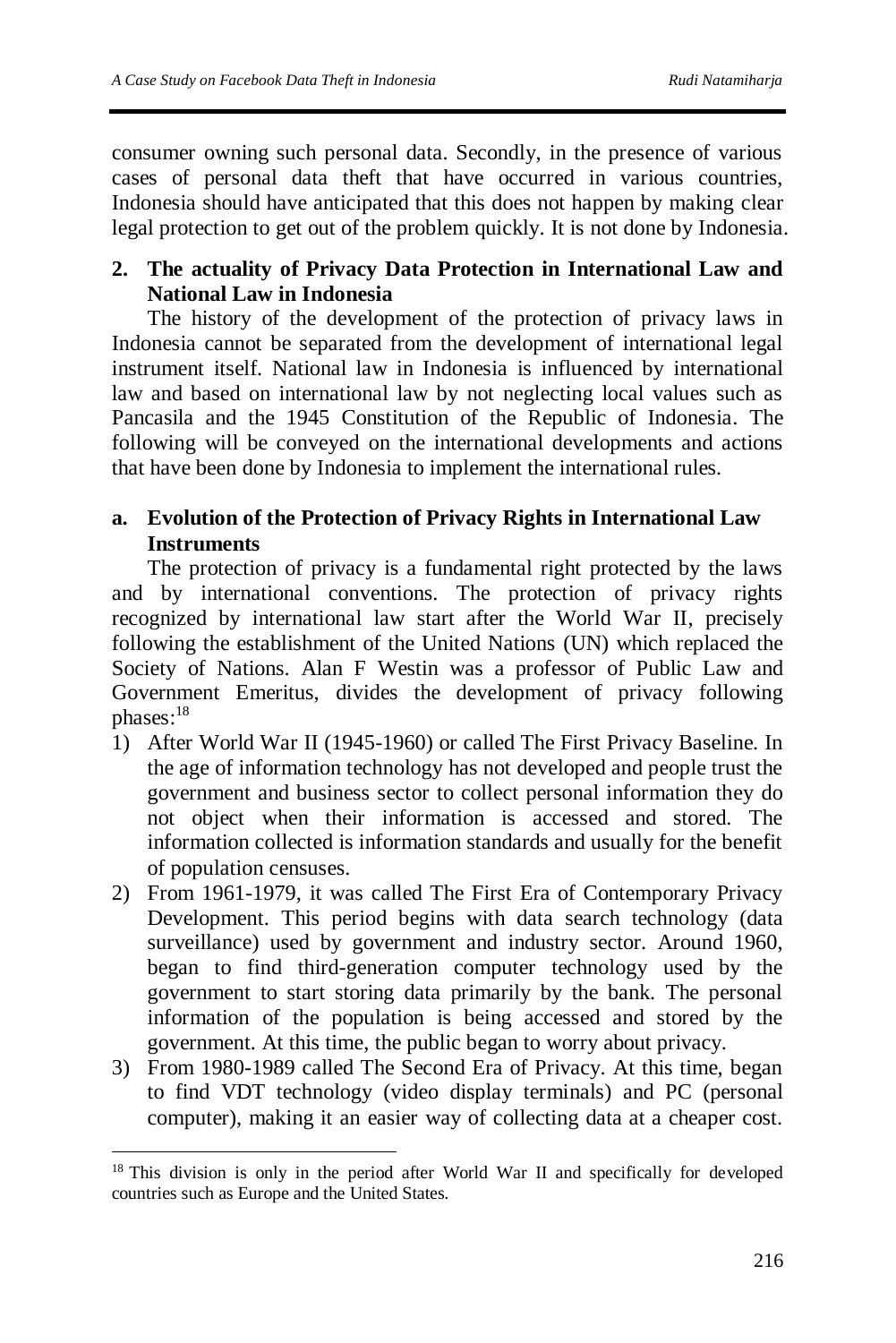Internationally, countries are beginning to develop a Guideline that protects personal data, especially in EU countries.

4) From 1990-2003 called The Third Era of Privacy. At this time privacy becomes a very important issue, especially in the European Union, the United States, parts of Asia and Central America. This period is called the advancement of telecommunication technology informatics and media so that information can be accessed and collected by anyone with a lot. This period is also called the period of the globalization of privacy issues as countries outside the EU and US states begin to realize privacy and begin to make arrangements to protect privacy such as in Canada, Australia, New Zealand, some Asian countries such as Japan, Hong Kong, India, South Korea, and Taiwan.<sup>19</sup>

After the establishment of the United Nations in 1945, the rights to privacy are governed in several international instruments:

- 1) Universal Declaration of Human Rights (UDHR), 1948, is stipulated in Article 12 that "No one shall be subjected to arbitrary interference with his privacy, family, home or correspondence, nor to attacks upon his honors and reputation. Everyone has the right to the protection of the law against such interference or attacks" UDHR is the most important international instrument because it has been successfully agreed almost the whole country as a reaction to World War II and Germany's actions against the Jews. 20
- 2) International Covenant on Civil and Political Rights (ICCPR), 1966, stipulated in Article 17 paragraph (1), no one shall be subjected to arbitrary or unlawful interference with his privacy, family, home or correspondence, nor to unlawful attacks on his honor and reputation. Next paragraph (2) everyone has the right to the protection of the law against such interference or attacks.
- 3) European Convention for the Protection of Human Rights and Fundamental Freedoms (ECHR), 1950, provided for in Article 8 paragraph (1), everyone has the right to respect for his private and family life, his home, and correspondence. Further paragraph (2), there shall be no interference by public authority.
- 4) The American Convention on Human Rights (1979), provided for in Article 11 paragraph (1), "Everyone has the right to have his honor respected and his dignity recognized. No one may be the subject of arbitrary or abusive interference with his private life, his family, his home, or his correspondence, or of unlawful attacks on His Honor

 $\overline{a}$ <sup>19</sup> Alan F. Westin, "Social and Political Dimension of Privacy", *Journal of Social Issues*, 59, (2003), pp. 1-10.

<sup>20</sup> Marc Freeman and Gibran Van Ert, *International Human Rights Law*, Canada: Irwin Law Inc., (2004), p. 70.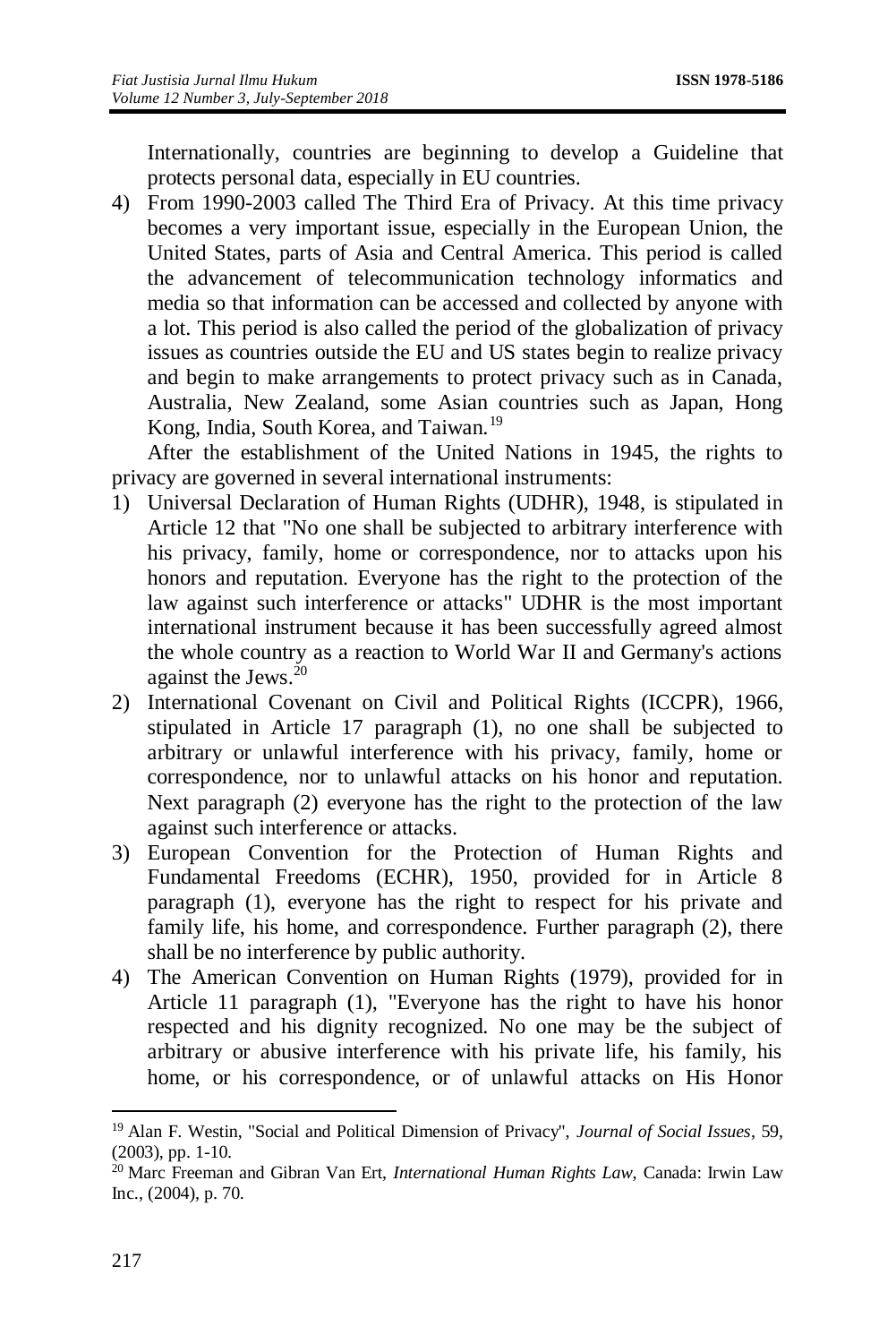reputation. "Furthermore, paragraph (2), states that "Everyone has the right to protection of the law such as interference or attacks."

5) Cairo Declaration of Islamic Human Rights, 1990, outlined in article 18b, "Everyone shall have the right to privacy in his conduct of his family, about his property and his relationships. It is not permitted to spy on him, to him under surveillance or to besmirch his good name. The State shall protect him from the arbitrary interface. "Next Article 18c, states" A private residence is inviolable in all cases. It will not be written without permission from its inhabitants or in any unlawful manner, nor shall it be demolished or confiscated and its dwellers evicted."

Based on a report submitted by the Elsam Non-Governmental Organization in 2015, in August 2014, more than 100 countries in the world have enacted protection laws. The best provision is that owned by Canada and the European Union was known as "The 1995 Data Protection Directive". The Directive is a provision created by the Council of the European Union which gives orders to each member of the European Union to adjust the national provisions of each country by EU standards. $21$ 

#### **b. Indonesia Action to provide Legal Protection**

In Indonesia, the importance of protecting the right to privacy is increasingly sticking along with the increasing number of cell phones and internet users.<sup>22</sup> Therefore, since the amendment to the 1945 Constitution, this seems to bring fresh air to the protection of the right to privacy and then added to the ratification of conventions relating to the protection of the right to privacy. Arrangements on the protection of personal data in Indonesia can at least be seen from various regulations such as the Constitution, the Law, and the Government Regulation. The following are rules in Indonesia that can be used as legal protection of privacy data protection.

## **1) National Regulations on the Protection of Privacy Rights**

<sup>21</sup> The Institute for Policy Research and Advocacy (Elsam), *Privasi 101 Panduan Memahami Privasi, Perlindungan Data dan Surveilans Komunikasi*, (2015), p.37

 $^{22}$  Based on data from the Central Bureau of Statistics, within a period of five years (2010 to 2015) there was an increase in the number of cellular telephone customers (62.3 percent or from 211,200,297 to 338,948,340 customers. This information can be accessed at [https://www.bps.go.id/statictable/2015/09/22%2000:00:00/1844/jumlah-pelanggan-telepon-](https://www.bps.go.id/statictable/2015/09/22%2000:00:00/1844/jumlah-pelanggan-telepon-menurut-jenis-penyelenggaraan-jaringan-2010-2015.html)

[menurut-jenis-penyelenggaraan-jaringan-2010-2015.html.](https://www.bps.go.id/statictable/2015/09/22%2000:00:00/1844/jumlah-pelanggan-telepon-menurut-jenis-penyelenggaraan-jaringan-2010-2015.html) Based on data from the Indonesian Internet Service Provider Association (Asosiasi Penyelenggara Jasa Internet Indonesia), it was reported that in 2014 Indonesian internet users reached 88.1 million, and in 2016 it rose to 132.7 million, meaning that there was an increase of 66.3 percent where the largest concentration was in Java. Information can be accessed <https://apjii.or.id/downfile/file/surveipenetrasiinternet2016.pdf> accessed on 2nd august 2018.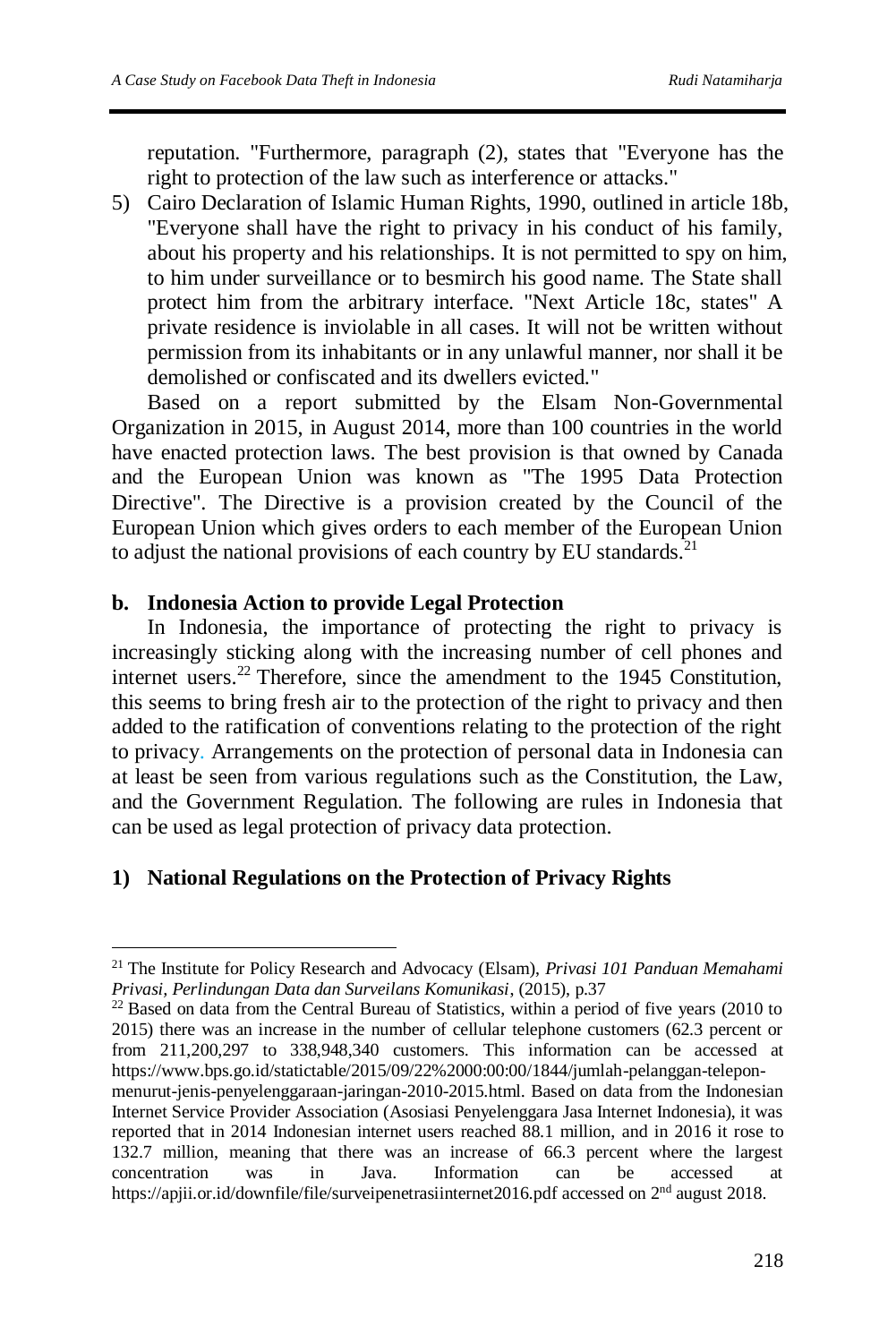a) Article 28 paragraph (1) The 1945 Constitution of the Republic of Indonesia fourth amendment, namely:

"Everyone is entitled to personal protection, honorary family, dignity, and property under his control, and is entitled to a sense of security and protection from the threat of fear to do or not to do something that is a human right."

- b) Law no. 12 on 2005 of Ratification of ICCPR.
- c) Law no. 39 on 1999 of Human Rights, Article 29 paragraph (1) states that everyone is entitled to personal, family, honor, dignity, and property protection. Further paragraph (2) that everyone has the right to recognition before the law as a private human wherever he is.
- d) Law no. 36 of 1999 on Telecommunication, Article 40 is stated, every person is prohibited from intercepting information transmitted through telecommunication network of any kind. Furthermore, in Article 42, telecommunication service providers shall keep confidential information transmitted and received by telecommunication service subscribers through telecommunication networks. In paragraph two it is possible to provide customer information where necessary for judicial proceedings.
- e) Law no. 11 of 2008 on Information and Electronic Transactions, Article 26 of the Law on ITE, states:
	- I. The use of any information through electronic media concerning the personal data of a person shall be made with the consent of the person concerned.
	- II. Any Person whose rights are violated as referred to in paragraph (1) may file a lawsuit for damages incurred under this Act.
	- III. Act No. 19 of 2016 on Amendment to Law Number 11 on 2008 of Information and Electronic Transactions.
	- IV. Government Regulation of the Republic of Indonesia Number 82 on 2012 of Electronic System and Transaction Management.
- f) Regulation of the Minister of Communications and Informatics No. 20 of 2016 on Personal Data Protection (PDP) is set on November 7, 2016.
- g) Personal key rule data outlined in the Ministerial Regulation No 20 of 2016 on Personal Data Protection (PDP) established 7 November 2016, enacted and effective from 1 December 2016. The Regulation states that Personal Data is a different personal data which stored, directed, and kept true and of anonymity.

In this rule, an electronic system that can be used in the process of protecting personal data is an electronic system that has been certified and has internal rules on the protection of personal data which must pay attention to aspects of the application of technology, human resources, methods, and costs. The owner of the personal data, is entitled to the confidentiality of his data; have the right to file a complaint in the resolution of a personal data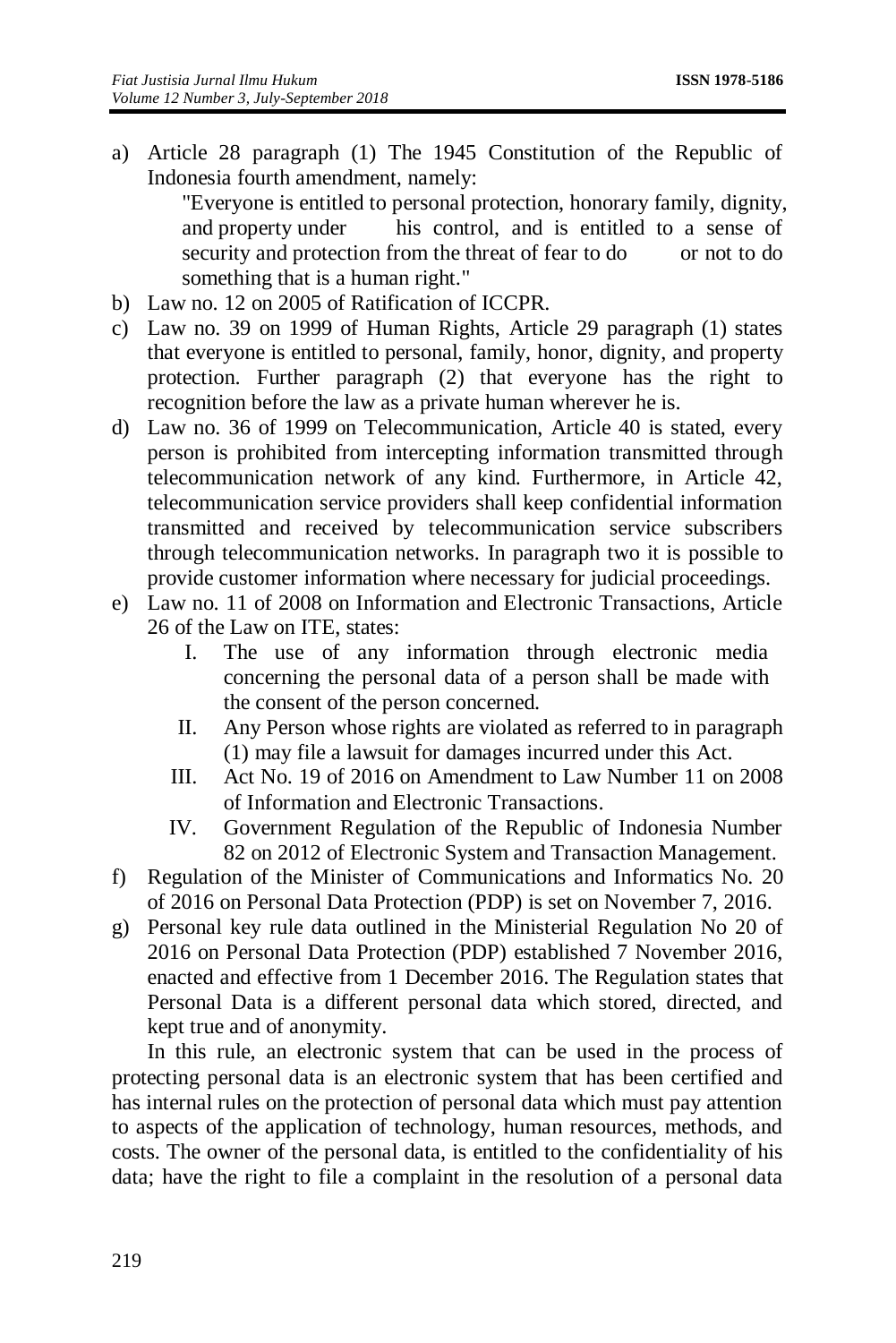dispute; entitled to access to obtain historical personal data; and has the right to request the destruction of certain personal data belonging to him in the electronic system.

The government through the Ministry of Communications and Informatics must be able to ensure Facebook adheres to the provisions in Indonesia because although ownership of Facebook is in the United States, the company is conducting operations in Indonesia and used by Indonesian citizens. It is at this level that the interests of the Government of Indonesia are closely related as this concern the safety of personal data of its citizens. The provisions that should get attention from the Facebook side in particular namely the Regulation of the Minister of Communications and Information No. 20 of 2016 on Protection of Personal Data in Electronic Systems.

The Ministry of Communications and Informatics requested Facebook to guarantee the protection of personal data, to provide the results of the application audit plans and features developed by the partners and to close the application or quiz feature of personality tests related to Cambridge Analytica Case. It was conveyed through the First Warning Letter (SP I) by the Ministry of Communications and Informatics on April 5, 2018. Furthermore, due to no response from the Facebook, on Tuesday, April 10, 2018, again sent the Second Written Letter (SP II) for misuse of Data Personal Users by Third Parties. In SP II signed by the Director General of Informatics Applications Semuel Abrijani Pangerapan. This letter contains a warning back to Facebook Indonesia to provide confirmation and explanation about the abuse of personal data users by third-party applications that use the Facebook platform.

As a result, the Government has received an official answer from Facebook. Steps those have been done include Facebook has conducted an audit of the leakage of personal data from users, although the results of the audit have not been submitted in complete and detailed to The Ministry of Communication and Information Technology. Facebook has provided detailed information on third-party access to user pass log in data in the Cambridge Analytica application. And, Facebook has updated policy and feature changes so that third parties do not use the user's data. But the Ministry of Communications and Informatics assessed the explanation of the Facebook is still inadequate and has not included data requested by the Government of Indonesia so that the steps and stages of compliance with legislation and regulations are done in protecting the rights of the community.

Are the steps taking by the Government sufficient and by the applicable provisions, and can Indonesia make policy breakthroughs to protect the interests of its citizens. The steps taken by the Government of Indonesia are not enough to make the perpetrators of personal data breach deterrent. The heaviest sanction that can be given is in the form of closing access in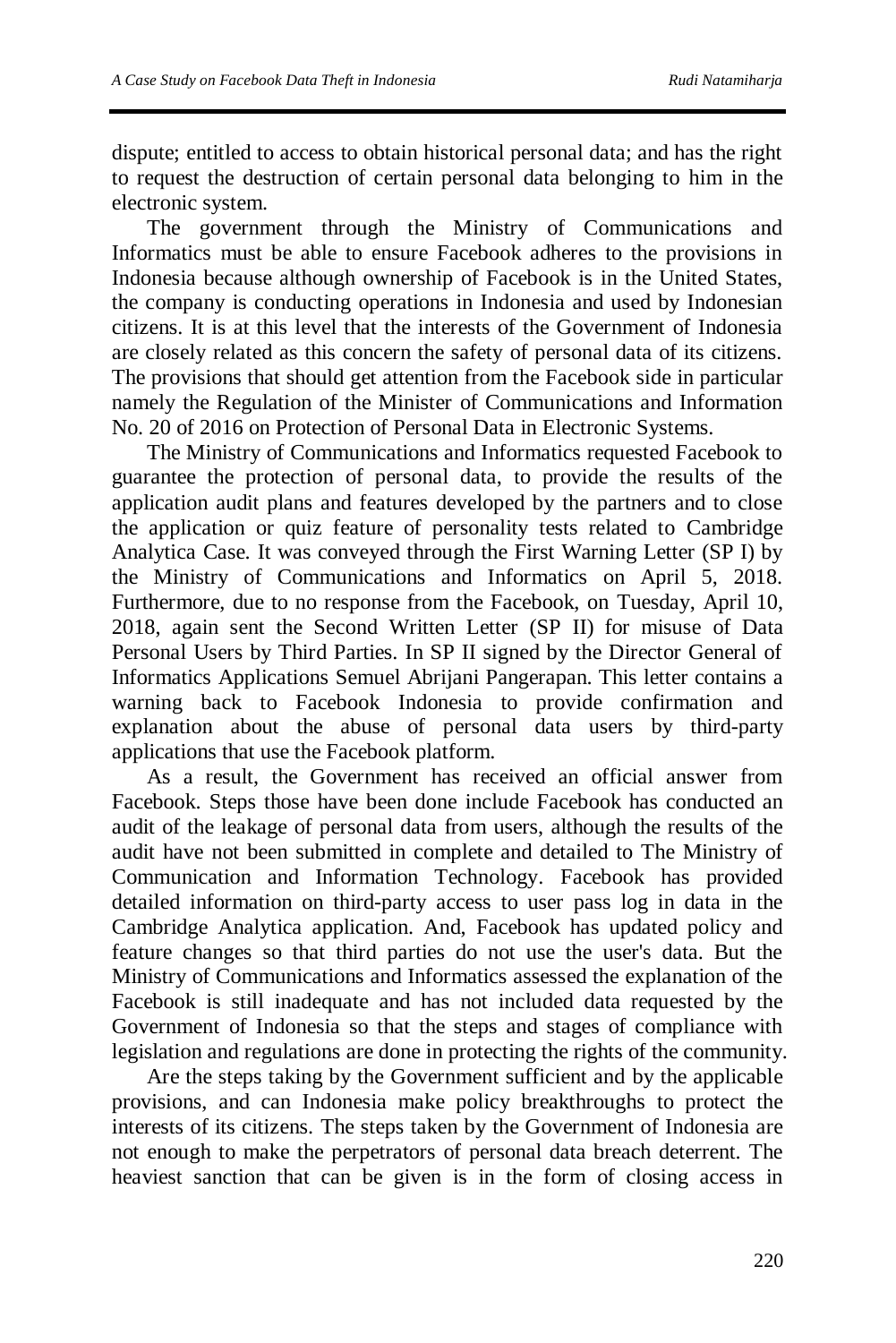Indonesian territory. The basic thing that needs to be considered and more effective is to build public awareness. The Ministry of Information and the Government of Indonesia must be able to provide and enrich people's knowledge of the importance of privacy data. It can be done in two major stages, namely short-term and long-term actions. Short-term actions can be carried out through socialization into the community. As for long-term action, namely by providing basic education starting from the elementary school level, junior high school, and high school. Citizen privacy data is a reflection of the country itself. Therefore, protection of the security of private data must have a place as a basic right that needs to be protected and attached to each. Such protection should not appear when data theft has occurred. The last and important thing to do, Indonesia must have a Privacy Commissioner that has the power to conduct investigations, follow up on reports and impose sanctions when they find an organization that violates the law.

#### **Bibliography**

#### **A. Books**

- David, Robert. (2004). *A dictionary of Human Rights.* Europa, London, New York.
- Freeman, Marc and Gibran Van Ert. (2004). *International Human Rights Law*. Canada: Irwin Law Inc.
- The Institute for Policy Research and Advocacy (Elsam). (2015). *Privasi 101 Panduan Memahami Privasi, Perlindungan Data dan Surveilans Komunikasi*.
- Norman E. Bowie, Karim Jamal. (2006). *Privacy Rights on the Internet: Self-Regulation or Government Regulation.* Business Ethics Quarterly. <https://doi.org/10.5840/beq200616340>
- Raymond, Wacks. (2013). *Privacy and Media Freedom.* Oxford University Press. <https://doi.org/10.1093/acprof:oso/9780199668656.001.0001>

Westin, A.F. (1967). *Privacy and Freedom*. New York: Atheneum

#### **B. Journal**

Westin, A.F. *"*Social and Political Dimension of Privacy," *Journal of Social Issues*, 59, (2003).

#### **C. Legislations**

International Covenant on Civil and Political Rights (ICCPR)

International Covenant on Economic, Social and Culture Rights

Law No. 11 on 2008 of Information and Electronic Transactions

Law No. 12 on 2005 of Ratification of the International Covenant on Civil and Political Rights.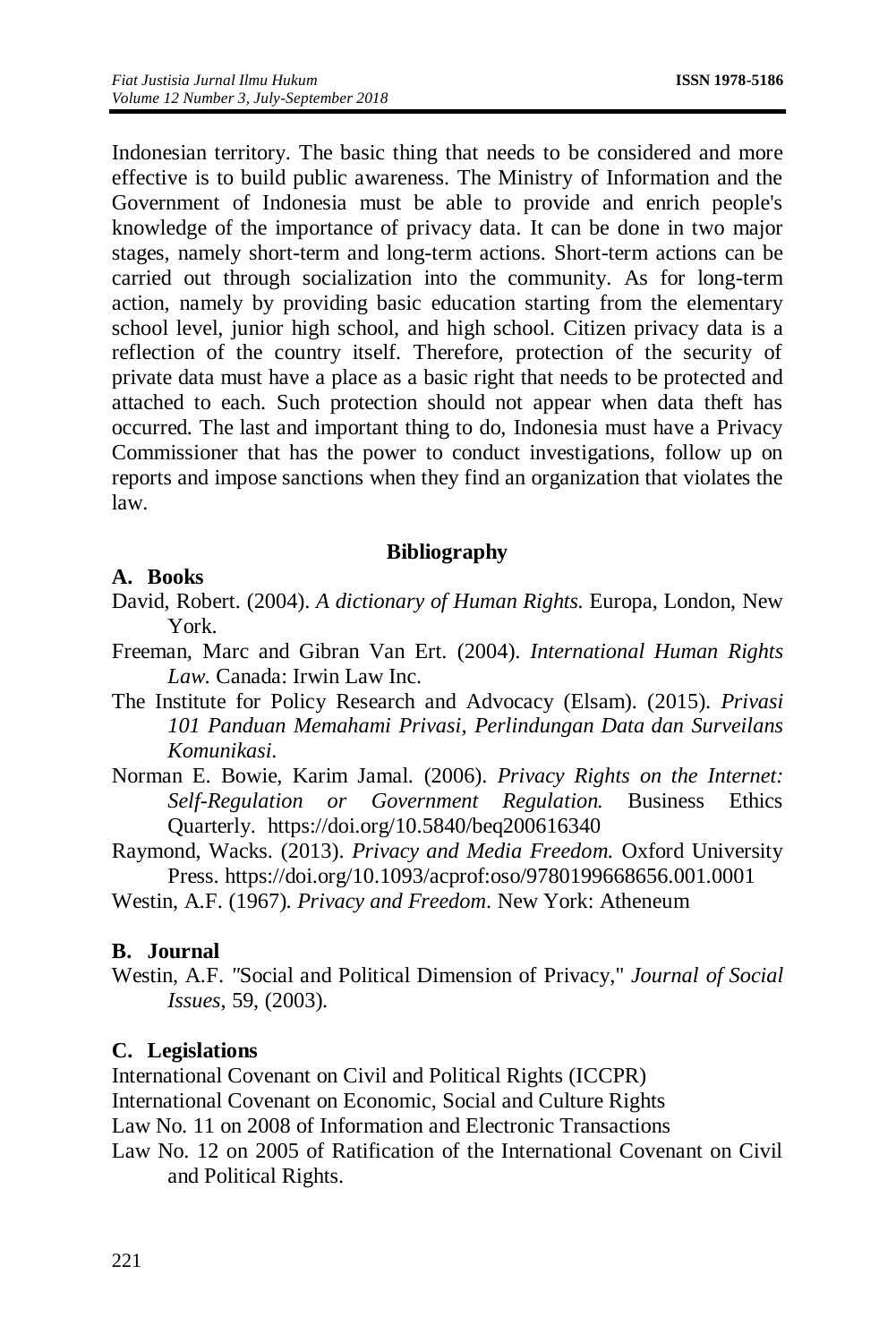Law No. 19 on 2016 of the Amendment of Law No. 11 No. 2008 of ITE Ministry Regulation No. 12 on 2016 of Registration of Telecommunications Service Customers

Ministry Regulation No. 20 on 2016 of Personal Data Protection (PDP) The Constitution of the Republic of Indonesia 1945 Universal Declaration of Human Rights

### **D. World Wide Web**

- Antara. "Data Bocor, Elsam: Menutup Facebook Bukan Solusi", Tempo, April 11, 2018, https://bisnis.tempo.co/read/1078332/data-bocorelsam-closing-facebook-not-solution, (accessed May 26, 2018).
- Antika, Asih. "Tahukah Kamu, Kapan Internet Pertama Kali Masuk Ke Indonesia", *Official website* of Dewan Teknologi Informasi dan Komunikasi Nasional (WANTIKNAS), October 03, 2016, http://www.wantiknas.go.id/2016/10/03/tahukahkamu-kapan-internetpertama-kali-masuk-ke-indonesia/, (accessed May 17, 2018).
- Australia Plus. http://www.australiaplus.com/indonesian/berita/fb-indonesiadi-bareskrim/96 74954, (accessed May 26, 2018).
- Ayuwuragil, Kustin. "Kronologi Pembobolan Facebook oleh Cambridge Analytica", CNN Indonesia, March 03, 2018, https://www.cnnindonesia.com/teknologi/20180322194919-185- 285163/kronologi-pembobol-facebook-oleh-cambridge-analytica, (accessed June 10, 2018).
- Bohang, Fatimah Kartini. "DPR Beri Waktu Facebook 1 Bulan", *Kompas,* April 17, 2018, https://tekno.kompas.com/read/2018/04/17/16240047/dpr-beri-waktufacebook-1-bulan/, (accessed June 10, 2018).
- Chin, Neo Chai and friends, "65,000 Singapore users may be hit in Cambridge Analytica scandal; privacy watchdog 'concerned'", *Today Online*, April 05, 2018, https://www.todayonline.com/singapore/more-65000-singapore-facebook-users-may-have-been-affected-cambridgeanalytica-data-breach, (accessed May 26, 2018).
- Elsam. http://elsam.or.id/2018/05/elsam-menghadiri-rapat-dengar-pendapatumum-dari-panja-pengamanan-data-ponsel-komisi-i-dpr-ri /, (accessed 10 June 2018).
- Encyclopedia of Philosophy (Fall 2012 Eds), Edward N Zalta (ed). Can be downloaded at a state of  $\alpha$  at a state of  $\alpha$  at a state of  $\alpha$  at a state of  $\alpha$  at a state of  $\alpha$  at a state of  $\alpha$  at a state of  $\alpha$  at a state of  $\alpha$  at a state of  $\alpha$  at a state of  $\alpha$  at a state of  $\alpha$  at

http://plato.stanford.edu/archives/fall2012/entries/privacy/.

Kominfo. https://www.kominfo.go.id/content/detail/13163/rudiantara-bakalinsiasi-regulasi-soa l-konten-medsos/0/sorotan\_media, (accessed May 26, 2018).